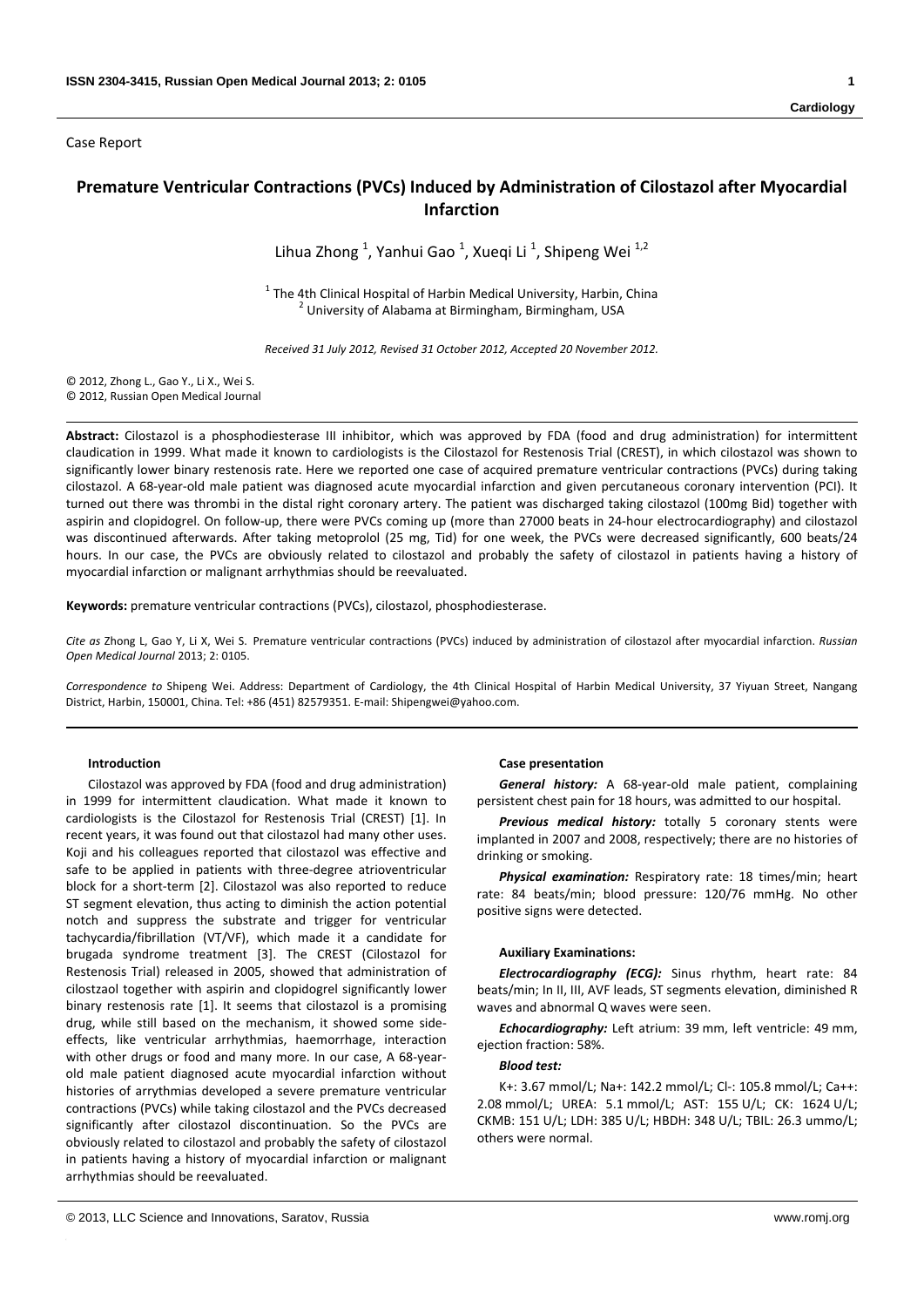

Figure 1. ECG after oral cilostazol for one week showed premature ventricular contractions (PVCs), more than 27000 beats/24 hours.



**Figure 2. ECG one week after discontinuation of cilostazol showed PVCs, 600beats/24 hours.**

Aspirin, clopidogrel and atorvastatin were administrated and immediate coronary angiography was performed, which showed thrombi in the distal right coronary artery. After given tirofiban, the thrombi was dissolved and the patient was discharged with prescription of oral cilostazol (100 mg, Bid). While one week later, he felt palpitation and 24‐hour ECG showed PVCs, more than 27000 beats/24 hours (*Figure* 1). Cilostazol was discontinued and metoprolol (25 mg, Tid) was applied. 24‐hour ECG after one week showed PVCs, 600 beats/24 hours (*Figure* 2).

## **Discussion**

Cilostazol, a phosphodiesterase (PDE) III inhibitor, which was first approved in Japan and 3 years later in the US is long used for intermittent claudication [4]. Based on its mechanism and tissue specifities, it mainly affect cardiac monocytes, vascular smooth vessels and platelets, therefore cilostazol is far more than just an antithrombotic agent.

Cilostazol is widely used in the treatment of three‐degree atrioventricular block, Brugada syndrome and post percutaneous coronary intervention [1‐3]. CREST (Cilostazol for Restenosis Trial) released in 2005, first showed that administration of cilostzaol together with aspirin and clopidogrel significantly lower binary restenosis rate without increasing major complications [1]. Cilostazol was also administrated in high risk patients implanted with drug-eluting stents [5]. Some Korean colleagues used cilostazol in patients having acute myocardial infarction (AMI) and still an exciting result was achieved [6]. It is thought a promising drug with little side effects till recent years, different voices came up. It was reported that cilostazol increased the incidence of ventricular arrhythmias and the mean number of episodes in infarcted animals. Barta et al found the same thing not only in infarcted but also in normal animals under epinephrine challenged test [7]. These bring up a question, whether it is worthwhile to take the risk having cilostazol? While it was not significant in the CREST [1], so further studies should be carried out to evaluate the safety of cilostazol in infracted patients.

In our case, cilostazol is a compensatory way to treat coronary thrombi. During taking cilostazol, the patient developed PVCs. Since he didn't have any histories of arrhythmias and after discontinuation of cilostazol, the PVCs decreased significantly, the arrhythmia is highly associated with cilostazol. It made us feel a little nervous that every year ventricular arrhythmias kills thousands of patients having acute myocardial infarction (AMI) throughout the world. And clinical drugs either offer exogenous or enhance endogenous cAMP are forbidden in AMI patients. CREST showed a decrease in binary restenosis in patients receiving stents without differences in bleeding, rehospitalization, target-vessel